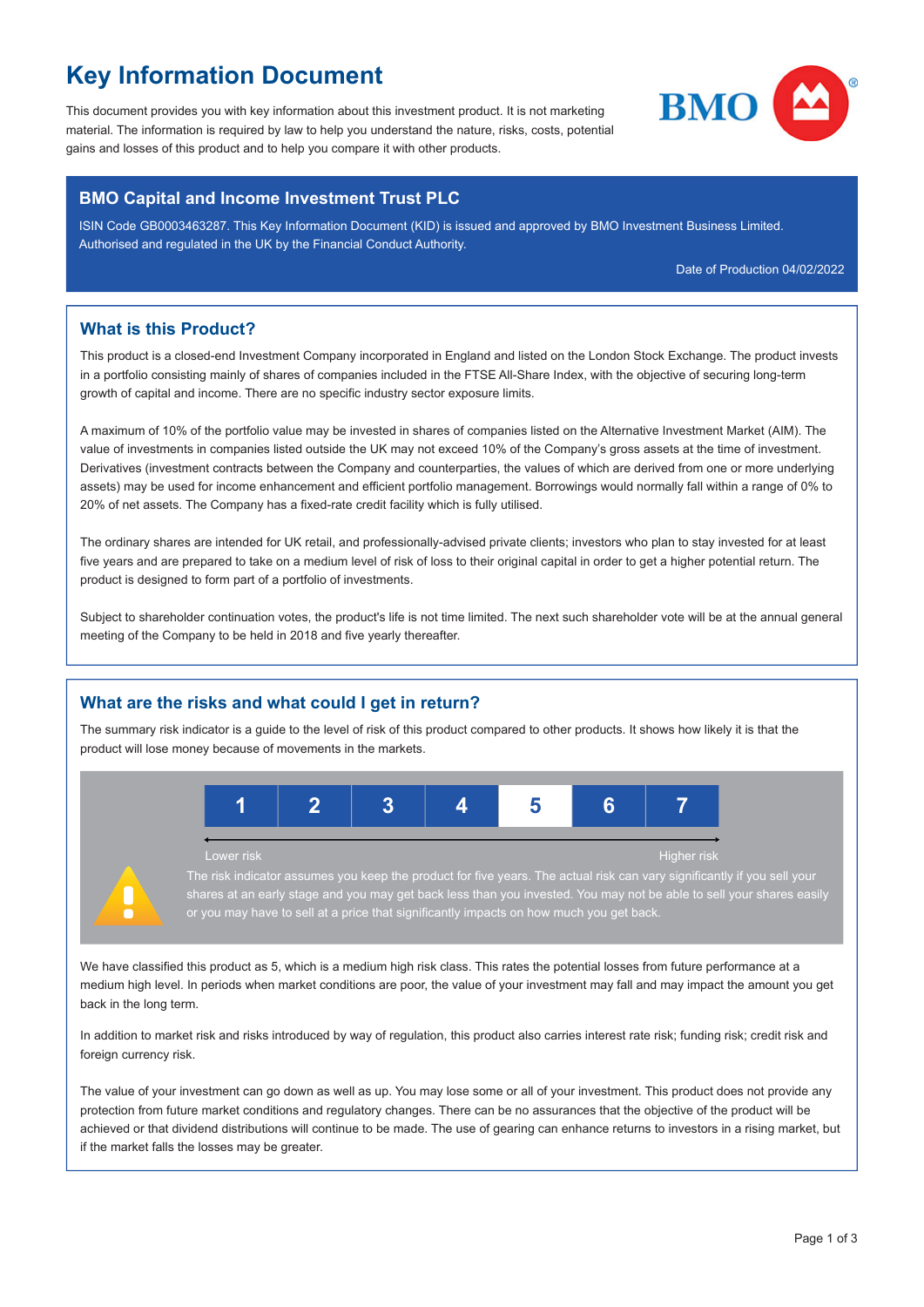## **What are the risks and what could I get in return? (continued)**

Assuming you invest £10,000, this table shows how your investment could perform and what you could get back over the next 5 years under different scenarios. You can compare them with the scenarios of other products. The scenarios presented are an estimate of future performance based on evidence from the past but are not an exact indicator. What you get will depend on how the market performs and how long you keep the investment. Market developments in the future cannot be accurately predicted. The scenarios shown are only an indication of some of the possible outcomes based on recent returns. Actual returns could be lower.

The figures shown include all the costs of the product itself, where applicable, but do not include all the costs that you may pay to your advisor or plan manager, or local transaction taxes.

| <b>Investment £10,000</b> |                                     |           |           |                                            |  |  |
|---------------------------|-------------------------------------|-----------|-----------|--------------------------------------------|--|--|
| <b>Scenarios</b>          |                                     | 1 year    | 3 years   | 5 years<br>(Recommended<br>holding period) |  |  |
| <b>Stress scenario</b>    | What you might get back after costs | £1,466    | £3,966    | £2.901                                     |  |  |
|                           | Average return each year            | $-85.34%$ | $-26.53%$ | $-21.93%$                                  |  |  |
| Unfavourable scenario     | What you might get back after costs | £7,849    | £6,890    | £6,447                                     |  |  |
|                           | Average return each year            | $-21.51%$ | $-11.68%$ | $-8.41%$                                   |  |  |
| Moderate scenario         | What you might get back after costs | £10,395   | £11,193   | £12,053                                    |  |  |
|                           | Average return each year            | 3.95%     | 3.83%     | 3.80%                                      |  |  |
| Favourable scenario       | What you might get back after costs | £13,689   | £18,080   | £22,406                                    |  |  |
|                           | Average return each year            | 36.89%    | 21.82%    | 17.51%                                     |  |  |

## **What happens if the Company is unable to pay out?**

The Company's shares are listed on the London Stock Exchange. Should the Company be liquidated, the amount you receive for your holding will be based on the value of assets available for distribution after all other liabilities, but before shareholders, have been paid. Shareholders in this company do not have the right to make a claim to the Financial Services Compensation Scheme in the event that the Company is unable to pay out.

### **What are the costs?**

The Reduction in Yield (RIY) shows what impact the total costs you pay will have on the investment return you might get. The total costs take into account one-off, ongoing and incidental costs. The amounts shown below are the cumulative costs of the product itself depending on how long you remain invested. The figures assume you invest £10,000. The figures are estimates and may change in the future. The person selling or advising you about this product may charge you other costs. If so, that person will provide you with information about those costs and show you the impact that all costs will have on your investment over time.

| <b>Investment £10,000</b>       |                             |                              |                           |  |  |  |
|---------------------------------|-----------------------------|------------------------------|---------------------------|--|--|--|
| <b>Scenarios</b>                | If you cash in after 1 year | If you cash in after 3 years | If you cash in at 5 years |  |  |  |
| Total costs                     | £115                        | £353                         | £605                      |  |  |  |
| Impact on return (RIY) per year | 1.11%                       | 1.11%                        | 1.11%                     |  |  |  |